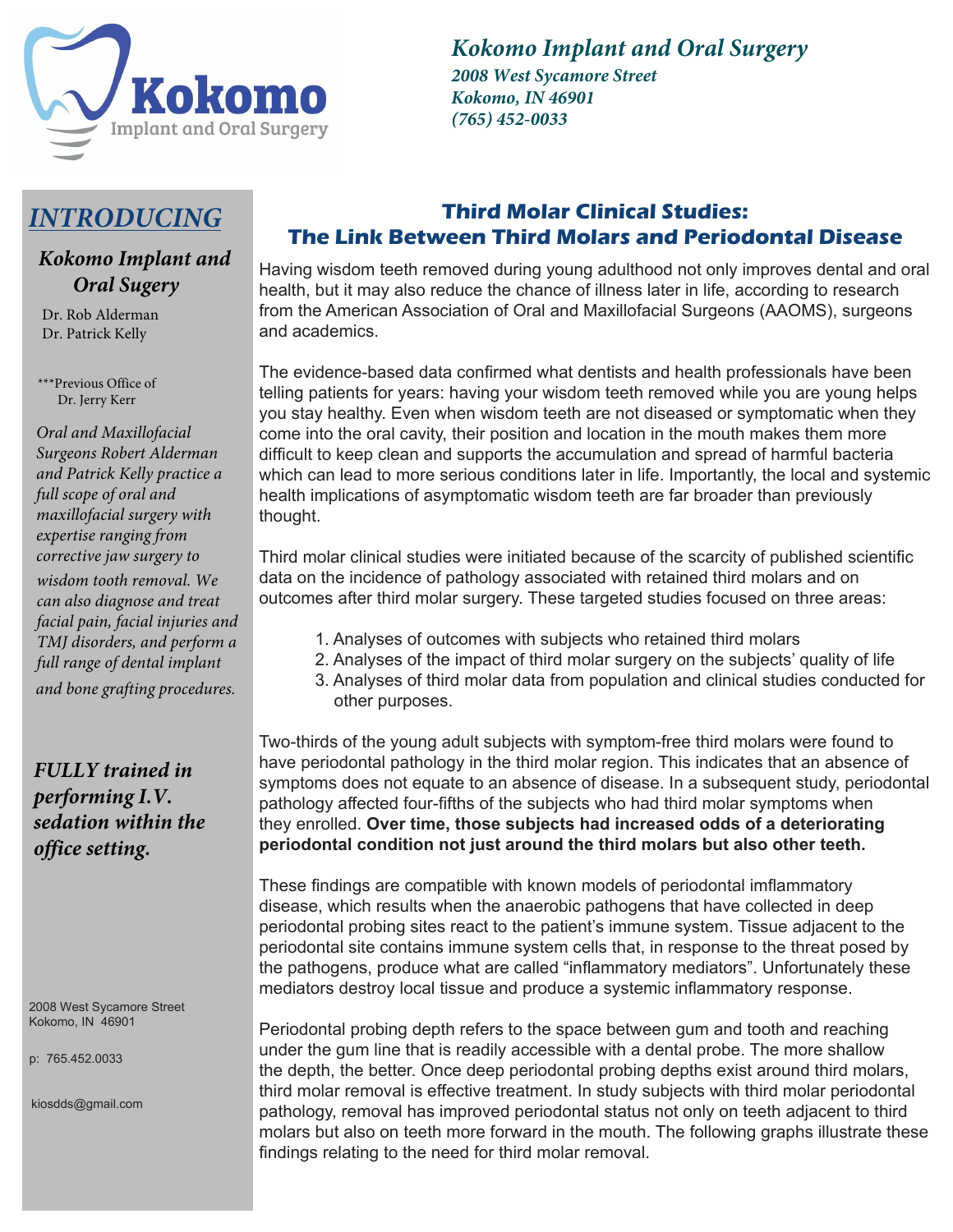# *Please Email us if you need referral pads.*

kiosdds@gmail.com

### **Why should third molars be removed?**

It isn't wise to wait until third molars start to bother you. In general, earlier removal of wisdom teeth results in a less complicated healing process. The AAOMS/ OMSF study strongly recommends that third molars be removed by the time the patient is a young adult in order to prevent future problems and to ensure optimal healing. The researchers found that older patients may be at greater risk for disease, including periodontitis, in the tissues surrounding the third molars and adjacent teeth. Periodontal infections, such as those observed in this study, may affect your general health.



\*\*\*Venta I, Ylippaavalniemi P, Turtola L. Long-term evaluation of estimates of need for third molar removal. J Oral Maxillofac Surg 58:288-91, 2000

\*\* Hill CM, Walker RV. Conservative, non-surgical management of patients presenting with impacted lower third molars: A 5-year study. Br J Oral Maxillofac Surg 44:347-50, 2006

\* von Wowern N, Nielsen HO. The fate of impacted lower third molars after the age of 20. A four-year clinical

Among patients who retain their third molars, at four years 26% of the patients have had one or more third molars removed due to disease; at five years it was 31%; by 12 years 67% of patients had to have one or more third molars removed.



In a sample of 855 third molar patients referred for evaluation, 38% were asymptomatic and disease-free, 51% were asymptomatic but had disease present and 11% were both symptomatic and diseased.

The prevalence of periodontal pathology encountered in the studies suggests that few individuals are without third molar pathology. **Eighty percent of young adult subjects (averaging 25 years of age) with no previous symptoms had developed periodontal pathology or caries experience within seven years.** Cross-sectional data was obtained from 800 seniors who averaged 72 years of age and were studied for oral health status; a fifth had retained at least some third molars pathology-free. In contrast, cross-sectional oral health data of retained third molars from a study of 6,700 subjects enrolled to study cardiovascular disease suggested that few subjects, less than 2%, had disease-free third molars.

#### **Why are third molars, particularly lower third molars, prone to accumulate periodontal pathogens?**

When all other teeth erupt, the jaw is still growing and sufficient jaw space to accommodate the teeth is not a problem. The situation differs for third molars. On average, jaw growth is complete by age 18; yet the peak eruption of third molars is at 19.5 years. Thus, third molar emergence is often incomplete, leaving deep probing depths that are conducive to the collection and reproduction of anaerobic pathogens. Once established, these bacteria can spread to adjacent molars and other teeth.

A recent review of population and clinical studies totalling over 8.000 subjects suggests that the presence of third molars is associated with a worsened periodontal status on